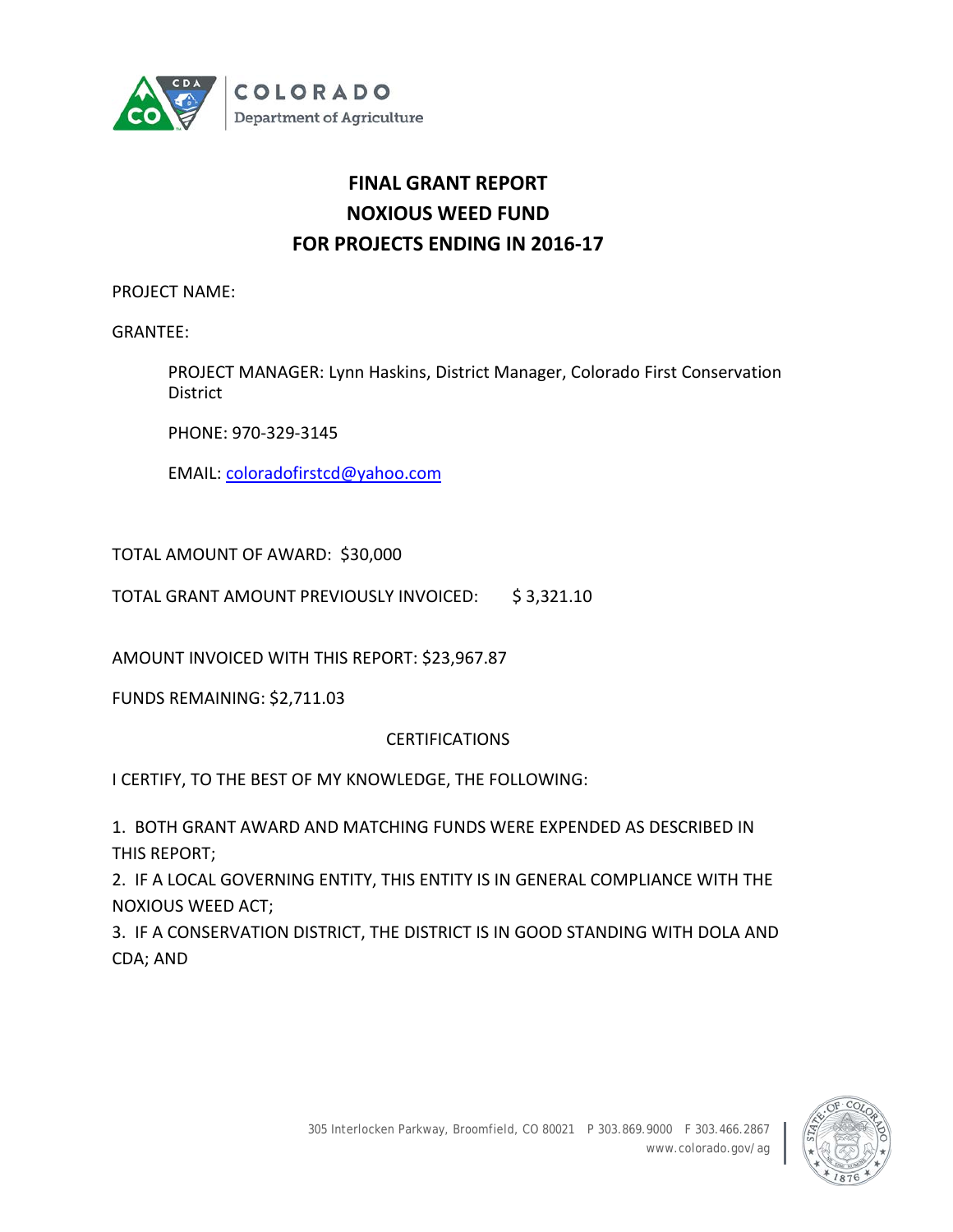4. IF AN AUDIT REVEALS THAT CDA GRANT FUNDS WERE EXPENDED OUTSIDE THE CONTRACT DATES, OR EXPENDED FOR NON-ALLOWED GOODS OR SERVICES, THE GRANTEE WILL REIMBURSE CDA FOR THE OUTSTANDING AMOUNT.

| <b>PROJECT MANAGER:</b> |  |
|-------------------------|--|
|-------------------------|--|

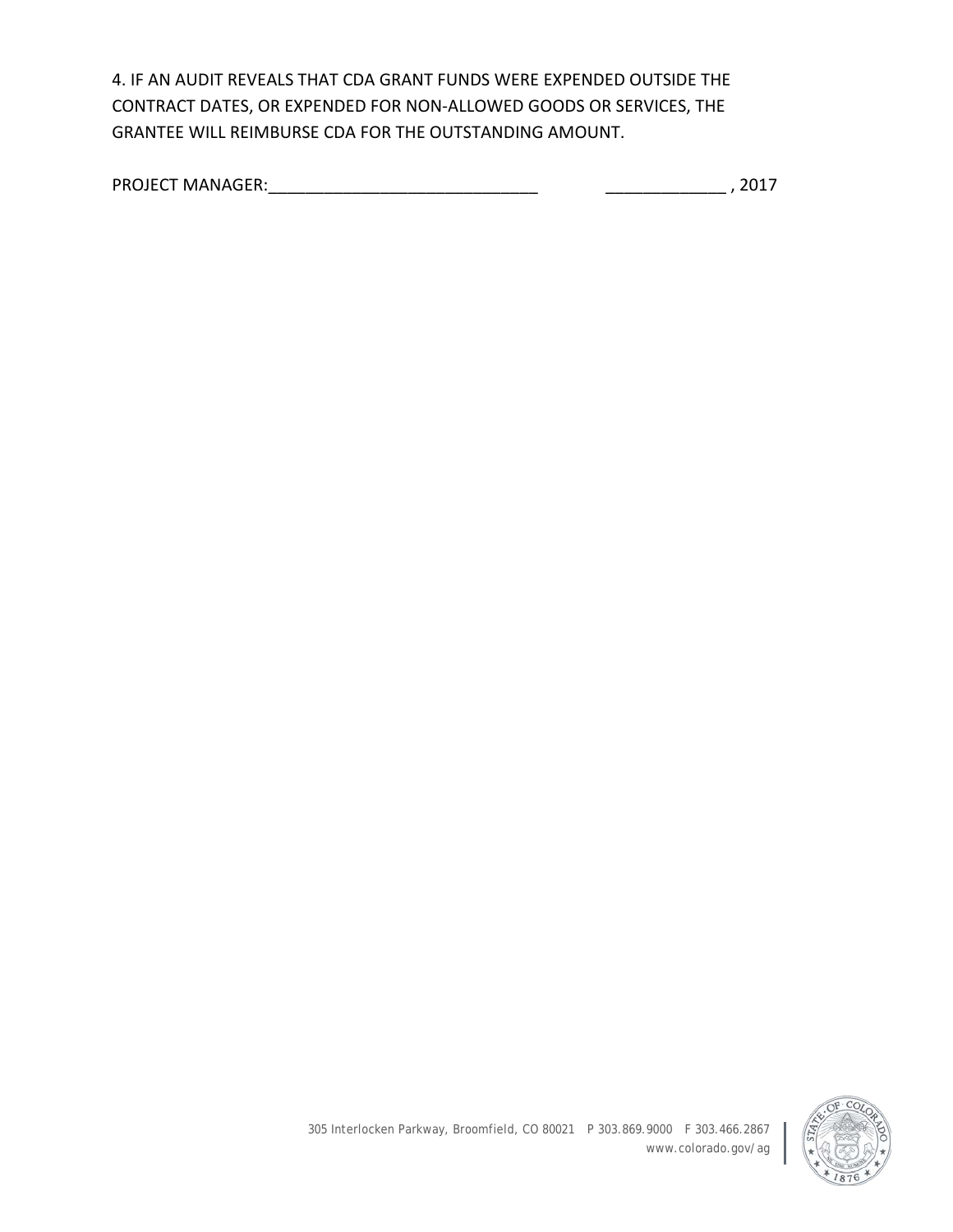## **ON-THE-GROUND NOXIOUS WEED MANAGEMENT**

# FOR ALL TARGETED SPECIES, PLEASE LIST:

| <b>Plant Name: Leafy Spurge</b>                                                                                                                                                                                                                           | List<br>(A, B, C) | <b>Total Acres</b><br>treated<br>During 2016<br>Grant | % of total populations in your<br>jurisdiction | Targeted eradication or<br>elimination year |
|-----------------------------------------------------------------------------------------------------------------------------------------------------------------------------------------------------------------------------------------------------------|-------------------|-------------------------------------------------------|------------------------------------------------|---------------------------------------------|
| CPW, Yampa River State Wildlife<br>Area                                                                                                                                                                                                                   | B                 |                                                       | $75%+/-$                                       | Manage and contain with<br>10-year-Plan     |
| CPW, Yampa River State Park (.5 acres),<br>Elk Head Res. (1,5acres) and Yampa River<br>Leases (South Beach and Duffy Mt.<br>(2.5 acres)) for Leafy Spurge also<br>contained common mullein, white top,<br>Canada thistle, Russian thistle, and<br>kochia. | B                 | 4.5                                                   | $80\% +/-$                                     | Manage and contain with<br>10-year Plan     |
| Dinosaur Nat Mon. Note: River<br>miles not acres                                                                                                                                                                                                          | B                 | 47                                                    | 47 miles of Yampa<br>River                     | Manage and contain with<br>10-year-Plan     |
| <b>BLM treatment (Aerial and</b><br>Ground) by Moffat County for<br>Leafy Spurge (75 acres), and new<br>acres in TeePee Draw (13.5 acres)<br>for Leafy Spurge along Yampa<br>River also contained Russian<br>Knapweed and Thistle (50 acres)              | B                 | 138.5                                                 | unknown                                        | Manage and contain with<br>10-year-Plan     |
| Routt County Weed Program<br>treated or coordinated treatment                                                                                                                                                                                             | B                 | 145                                                   | 16 %<br>Estimate based on                      | Manage and contain with<br>10-year-Plan     |

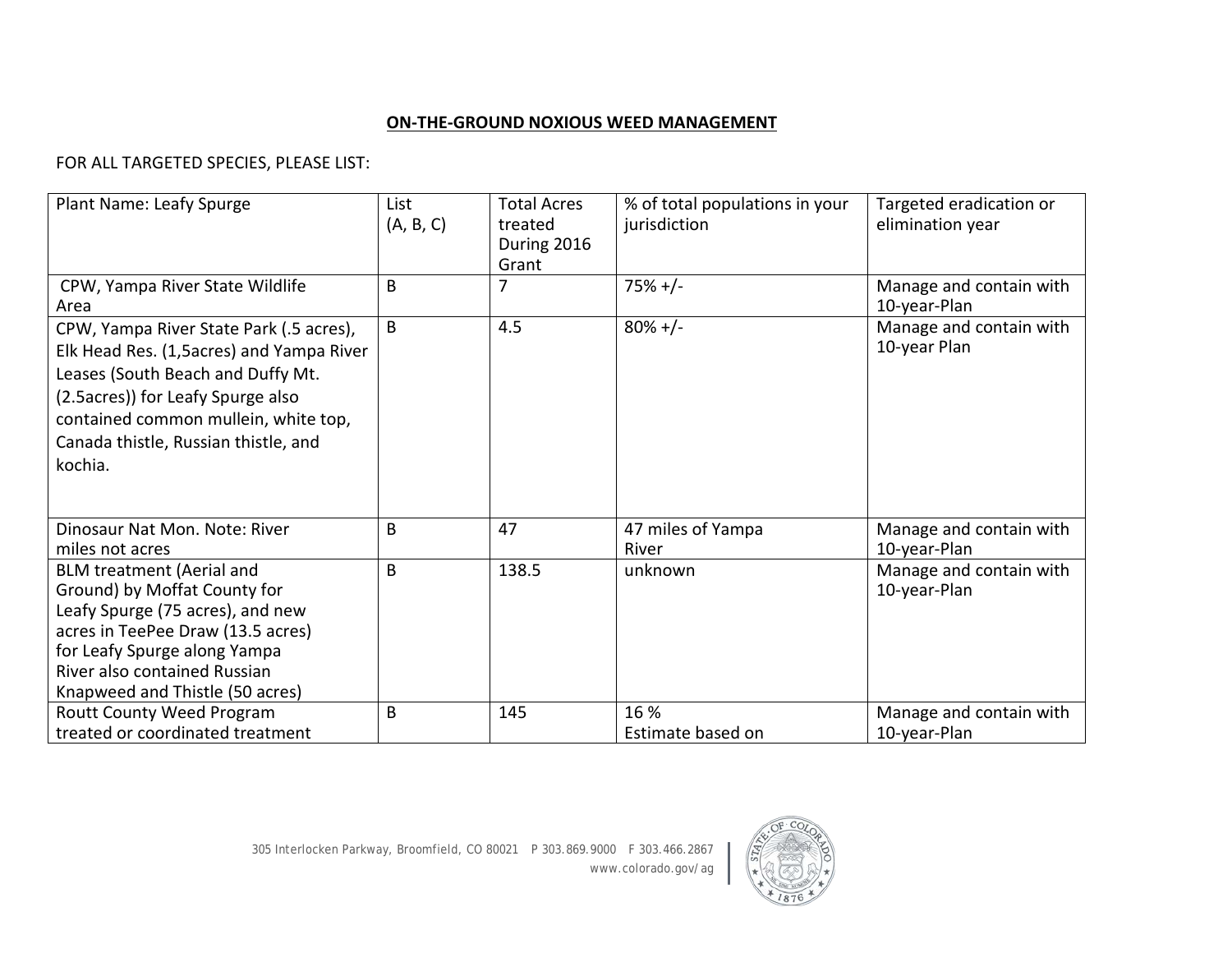| of 40 new acres (Iron Springs<br>Ranch), 5 acres scattered<br>infestations and 100 new acres<br>West of Hayden on the Yampa<br>River                                                                                                       |   |      | known (346 acres) and<br>unevaluated areas of<br>infestations (554 acres) |                                         |
|--------------------------------------------------------------------------------------------------------------------------------------------------------------------------------------------------------------------------------------------|---|------|---------------------------------------------------------------------------|-----------------------------------------|
| Moffat County Weed and Pest<br>Management acreages treated<br>for leafy spurge (MC land (4<br>acres), and private lands (91.4<br>acres also contained other<br>noxious weeds i.e. Russian<br>Knapweed, Dalmation toadflax,<br>and Thistles | B | 95.4 | unknown                                                                   | Manage and contain with<br>10-year-Plan |

# EDUCATION / OUTREACH

#### PLEASE LIST:

| Meetings / Events                                                         | # of people<br>attending | Primary activities                                                                                                                   |
|---------------------------------------------------------------------------|--------------------------|--------------------------------------------------------------------------------------------------------------------------------------|
| Yampa White Green Roundtable<br>(1/11/2017)                               | 18                       | Present Call to Action Video and present/answer questions<br>regarding the YRLSP                                                     |
| Yampa River System Legacy<br>Partnership Meeting (3/15/2017)              | 14                       | Update of Activities for the Yampa River Leafy Spurge Project                                                                        |
| <b>Colorado First Conservation District</b><br>Annual Meeting (2/28/2017) | 63                       | Update and present Yampa River Leafy Spurge Project Video                                                                            |
| Friends of the Yampa Board Meetings<br>$(4/4/2017$ and $5/3/2017)$        | 11                       | Sponsorship Agreement with Friends of the Yampa to link the<br>Yampa River Leafy Spurge Project website for support and<br>donations |

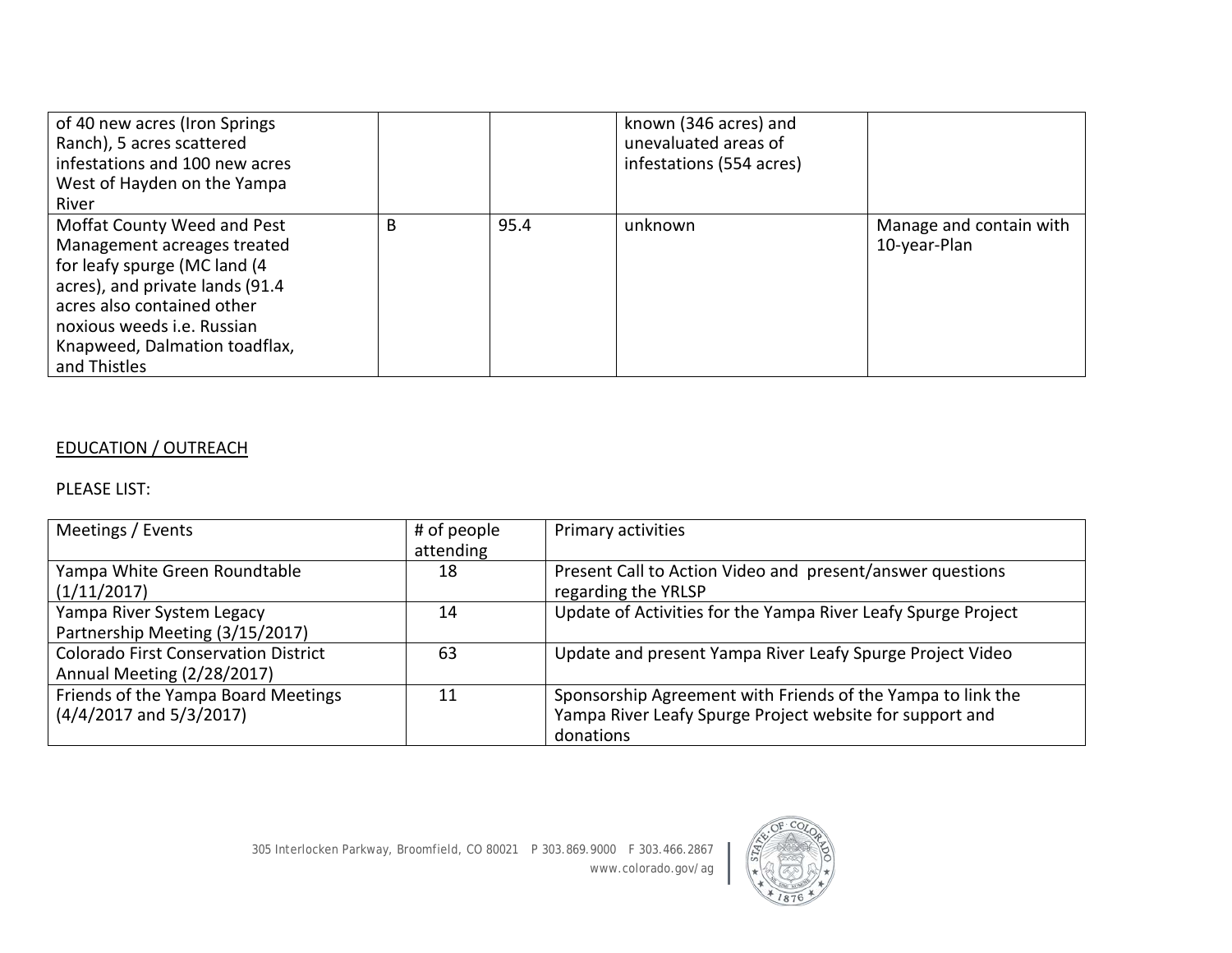| State of the Yampa Event, Sponsored   | 152 | Present Call to Action Leafy Spurge Video and answer      |
|---------------------------------------|-----|-----------------------------------------------------------|
| by Friends of the Yampa (6/1/2017     |     | audience questions                                        |
| Moffat County Weed Control Work       | 45  | Present information on leafy spurge and network with      |
| Session and Certification (5/15/2017) |     | interested parties                                        |
| <b>Routt County Weed Program</b>      | 42  | Educated RC citizens and agricultural/large landowners on |
| conducted/participated in Weed,       |     | the issues of leafy spurge                                |
| Master Gardner, and Land              |     |                                                           |
| <b>Stewardship Classes</b>            |     |                                                           |

#### PROJECT EVALUATION

Please list the deliverables and describe how the project TO DATE has addressed the proposed deliverables.

#### SEE YAMPA RIVER LEAFY SPURGE PROJECT: CDA WEED FUND GRANT 2016 LIST OF PROJECT DELIVERABLES

Please attach any additional documents requested by the CDA as listed in your deliverables, i.e. maps, management plans, list of advisory board members, etc.

Overall, did the project TO DATE\_\_\_\_\_ meet, \_\_\_\_ not meet your expectations? Please explain.

The Yampa River Leafy Spurge Project created almost two years ago by Routt and Moffat Counties, Federal and State Agencies, and local organizations and private individuals from Northwest Colorado in many ways has exceeded our expectations for example: 1. The energy and continued interest in finding a treatment strategy for this 100-mile leafy spurge infestation along the Yampa River; and 2. The success in receiving CDA Weed Fund Grants for 2016 and 2017. However, there are two areas that have been frustrating: 1. The inability to find the resources to come up with the research necessary for a treatment plan for the riparian areas of the Yampa River; and 2. Lack of funding for a long-term integrated treatment approach for this infestation.

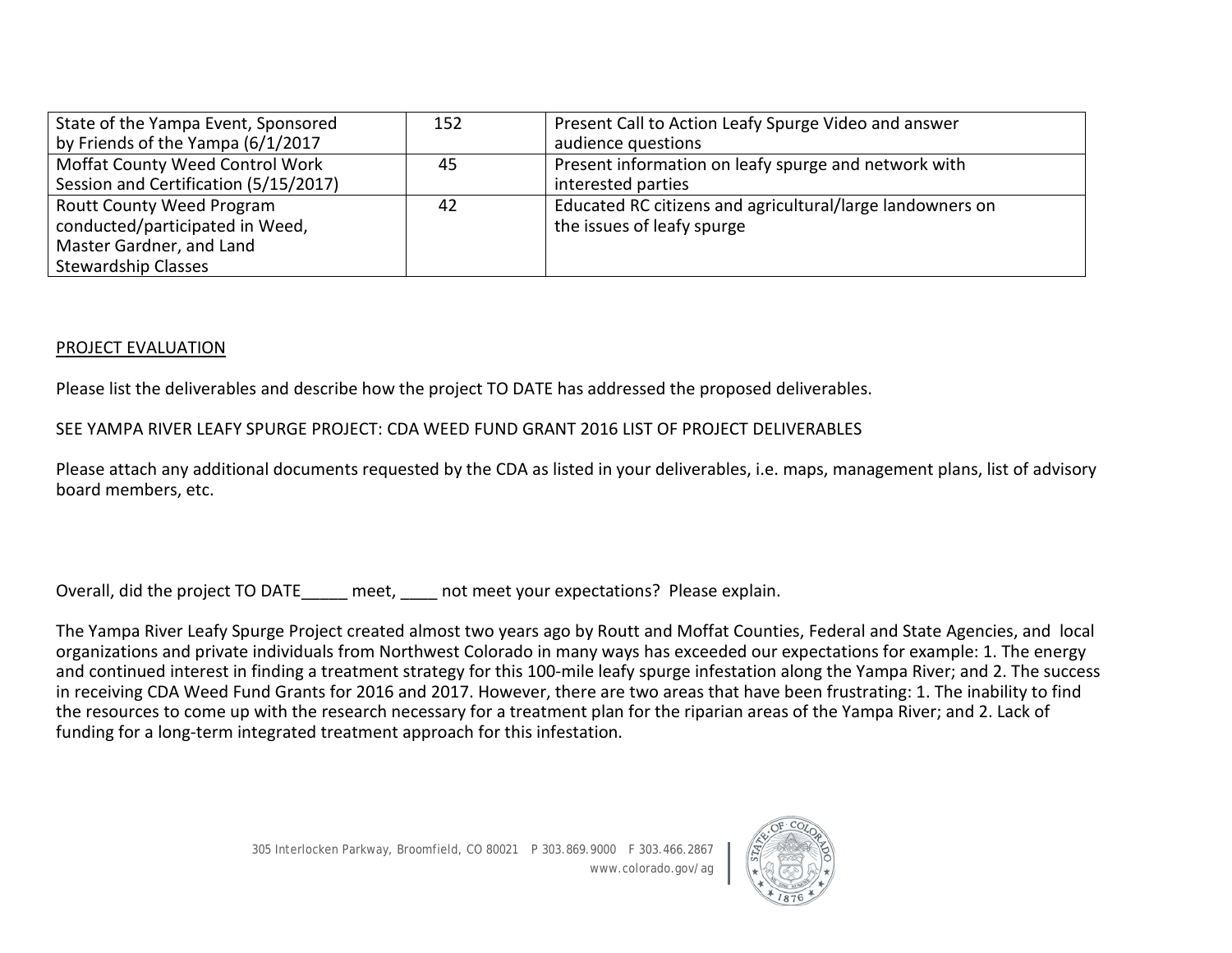Next steps: What future steps should be taken to meet your goals for managing the targeted noxious weed species? These should be steps subsequent to the work reported in the section above.

The next steps that the Yampa River Leafy Spurge Project will be working on in the next couple years are: 1. Fulfilling the integrated 10 year Management Plan; and 2. Finding long-term multi-year funding for the treatment of this 100-mile leafy spurge infestation

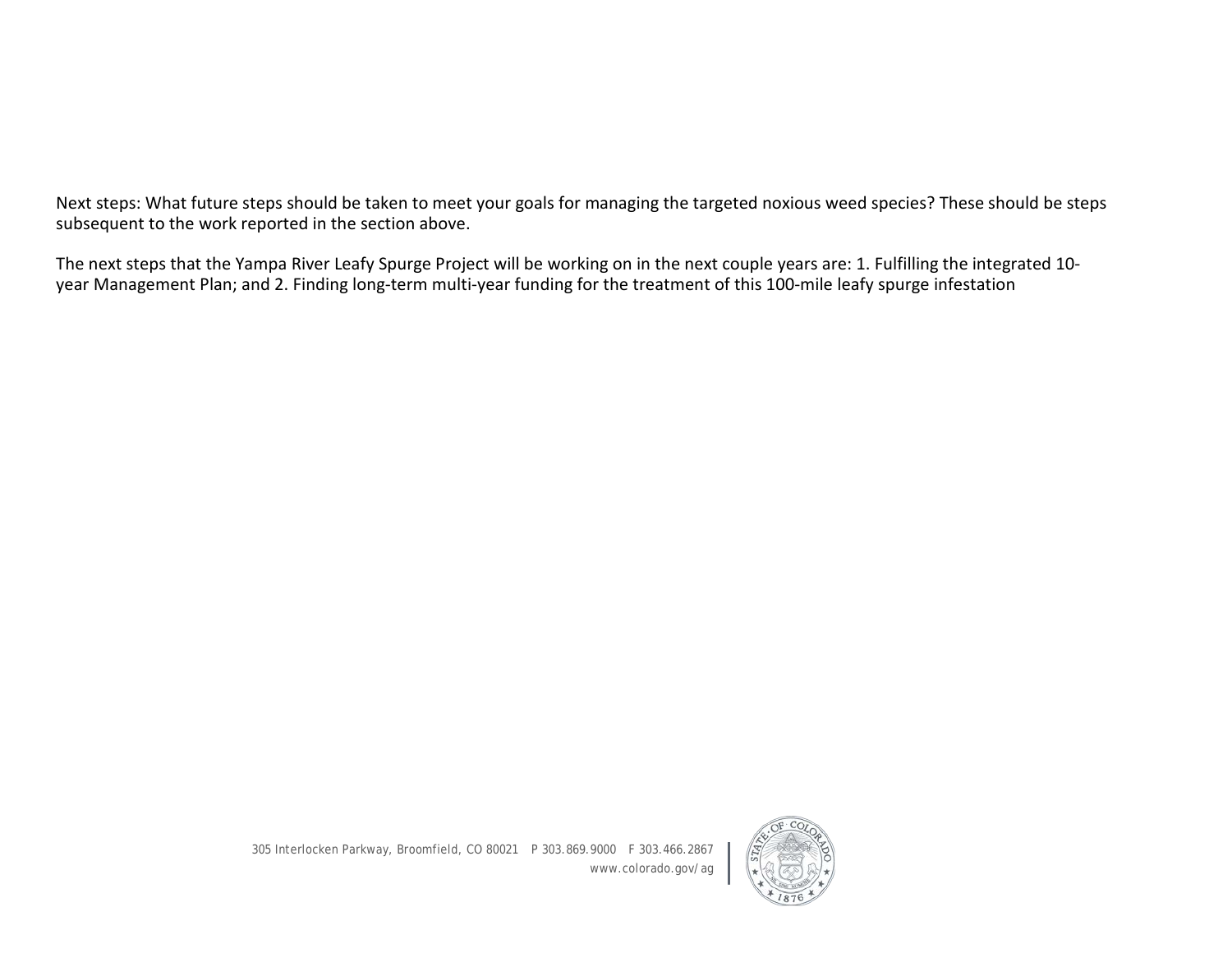## **FINANCIAL REPORT**

#### **A. EXPENSES TO BE REIMBURSED BY THIS CDA GRANT**

FOR **CDA GRANT FUNDS**, PLEASE DESCRIBE ALL EXPENDITURES BELOW. ITEMIZE ALL EXPENSES \$100 OR GREATER AND LUMP SMALLER EXPENSES INTO THE "OTHER" CATEGORY. Do not list in-kind match items in this section; match will be tabulated in Section B.

For the PERSONNEL table, please list each position, hourly rate and total cost. The table can be expanded by selecting RETURN at the far right end of any row.

| Position name                                                            | Hourly rate<br>(wage + benefits) | Hours worked<br>on project | Total amount |
|--------------------------------------------------------------------------|----------------------------------|----------------------------|--------------|
| Private<br>Landowner<br>Coordinator this<br>report(Barry<br>Castagnasso) | \$40                             | 75                         | \$3,000      |
|                                                                          |                                  |                            |              |
|                                                                          |                                  |                            |              |
|                                                                          | <b>SUM OF PERSONNEL EXPENSES</b> |                            | \$3,000      |

For the EQUIPMENT/MATERIAL table, please list each unit or piece of equipment and its cost, as shown on your receipt/s. For similar items, note the number of units, the cost per unit (e.g., 2 2.5gal jugs of 2,4-D at \$xx each), and list the total cost in the "Cost" column. For items less than \$100, please list under OTHER. The table can be expanded by selecting RETURN at the far right end of any row.

| Equipment/material name                            | Cost        |
|----------------------------------------------------|-------------|
| LS Remote Horseback Sprayer Treatment Teepee Draw, | \$9,500     |
| Moffat County (Osborn Industries, Craig, CO, Troy  |             |
| Osborn)                                            |             |
| <b>Treatment Chemicals</b>                         | \$137.26    |
| Total Osborn Industries: \$9,637.26                |             |
| LS Treatments West of Hayden, Routt County (Don    | \$10,000    |
| Stinton Enterprises Inc.)                          |             |
| SUM OF EQUIPMENT/MATERIAL EXPENSES                 | \$19,637.26 |

For the EDUCATION/OUTREACH table, please list each unit or piece of education and outreach materials and the cost, as shown on your receipt/s. For similar items, note the number of units, the cost per box or bundle (e.g., 2 boxes of weed books at 50 per box at \$xx each box), and list the total cost in the "Cost" column. The table can be expanded by selecting RETURN at the far right end of any row.

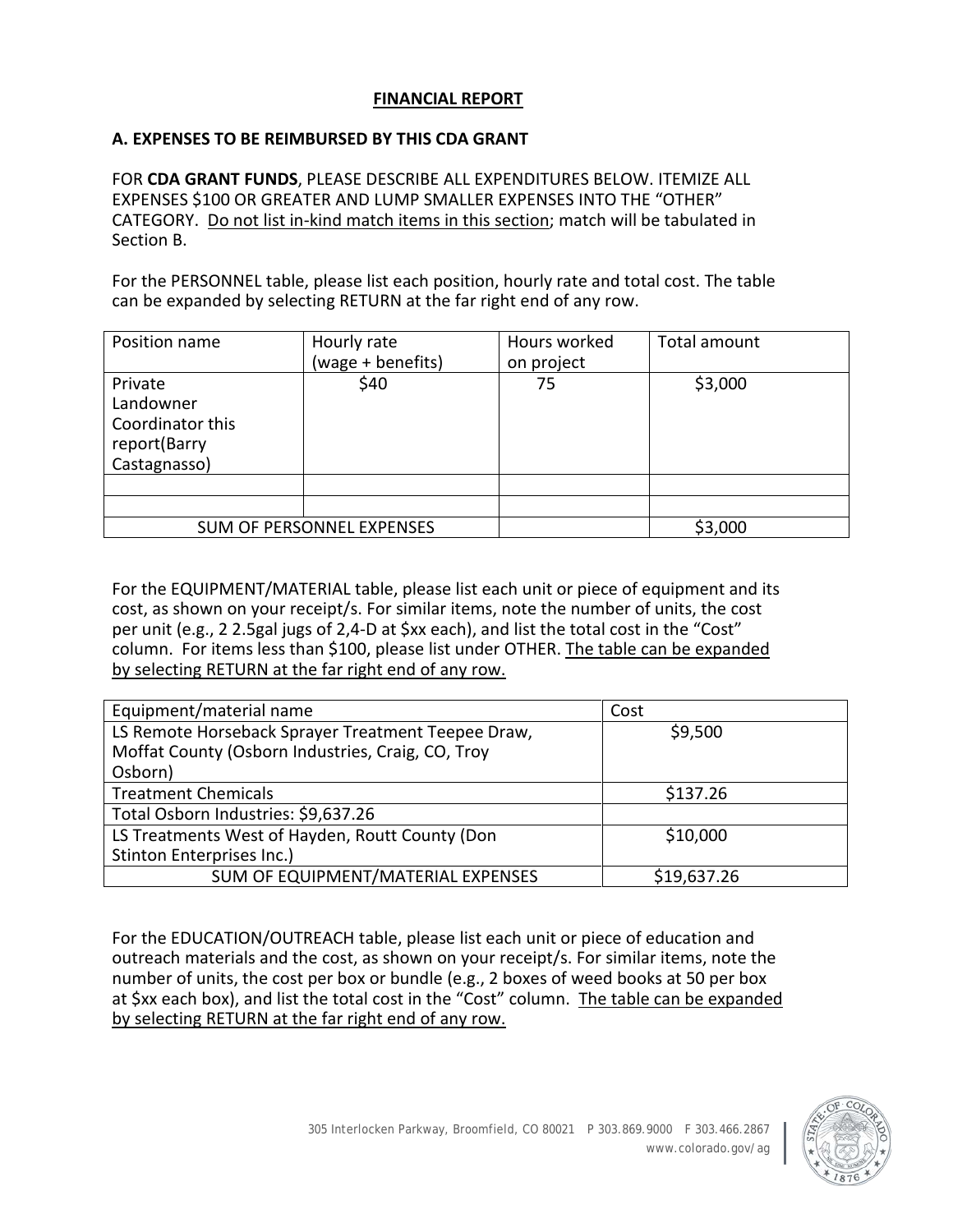| Education/Outreach material name               | Cost  |
|------------------------------------------------|-------|
| Postage Landowner Letters (Barry Castagnasso)  | \$49  |
| Printing 350 Brochures (Community Ag Alliance) | \$105 |
| SUM OF EDUCATION/OUTREACH EXPENSES             | \$154 |

For the OTHER EXPENSES table, please list all other items that you are submitting for reimbursement, i.e. contractors, mileage. Please note the number of units and cost, as shown on your receipt/s. The table can be expanded by selecting RETURN at the far right end of any row.

| Other expenses name                                | Cost       |
|----------------------------------------------------|------------|
| Mileage (72 @\$ .49/mile)(Barry Castagnasso)       | \$35.28    |
| CO First Conservation Dist (5% Administrative Fee) | \$1,141.33 |
|                                                    |            |
| <b>SUM OF OTHER EXPENSES</b>                       | \$1,176.61 |

#### SUMMARY TABLE

|                                    | Amount      |
|------------------------------------|-------------|
| SUM OF PERSONNEL EXPENSES          | \$3,000     |
| SUM OF EQUIPMENT/MATERIAL EXPENSES | \$19,637.26 |
| SUM OF EDUCATION/OUTREACH EXPENSES | \$154       |
| <b>SUM OF OTHER EXPENSES</b>       | \$1,176.61  |
| <b>TOTAL EXPENSES</b>              | \$23,967.87 |

The Total Expense number should match the grant amount, or less, if you didn't spend all of the grant funds. It cannot be greater than the amount awarded. The total amount you may be reimbursed is the approved Total Expenses, or the Matching Amount, whichever is less.

#### **B. CONTRIBUTIONS OF CASH OR IN-KIND USED TO MEET MATCHING REQUIREMENTS**

FOR **GRANTEE MATCHING FUNDS**, PLEASE DESCRIBE ALL EXPENDITURES BELOW. ITEMIZE ALL MATCHING CONTRIBUTIONS OF \$100 OR GREATER AND LUMP SMALLER EXPENSES INTO THE "OTHER" CATEGORY.

For the PERSONNEL table, please list each position that was used as a MATCH, including the hourly rate and total cost. The table can be expanded by selecting RETURN at the far right end of any row.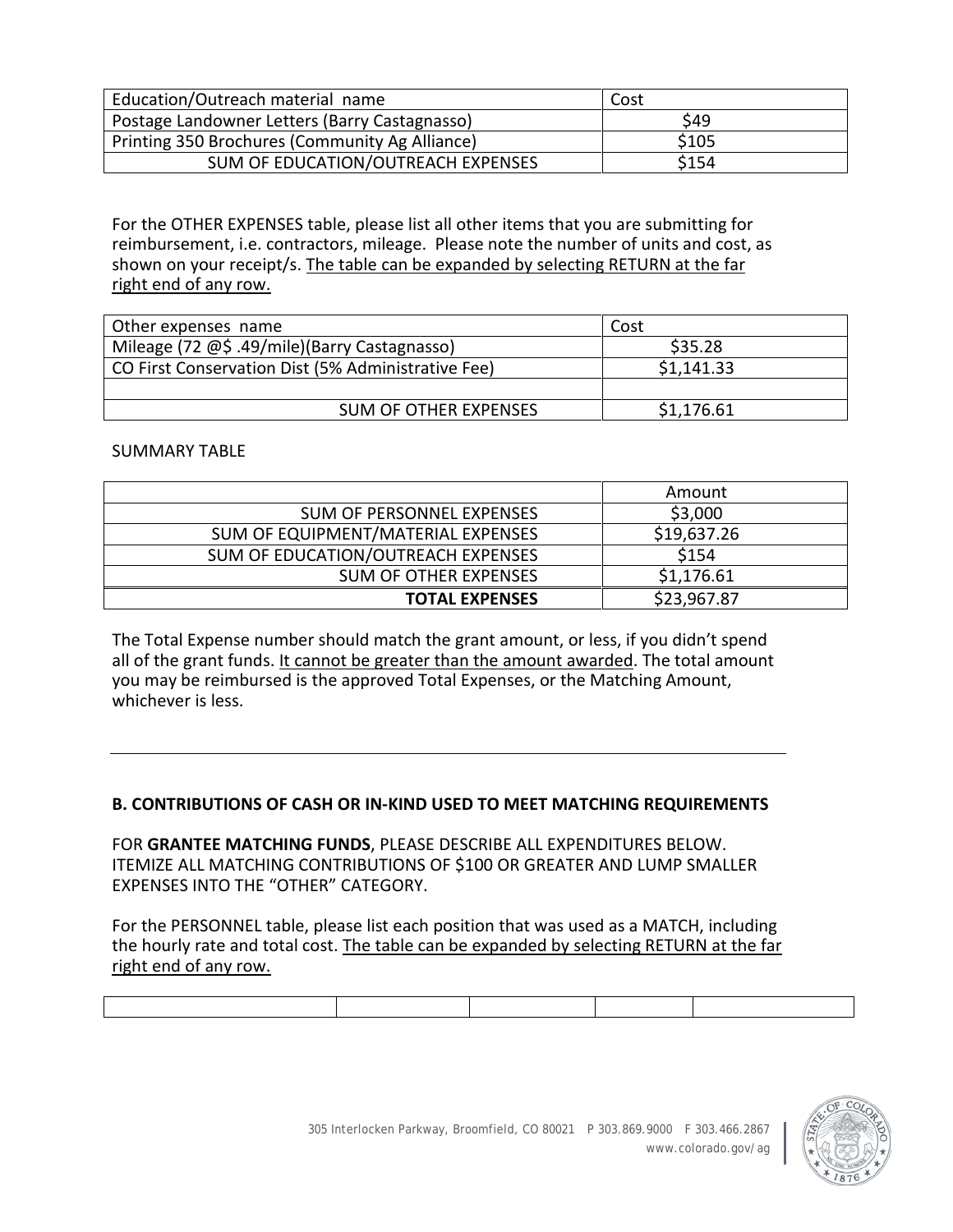| Position name                 | Source     | Hourly rate | Hours       | Total amount |
|-------------------------------|------------|-------------|-------------|--------------|
|                               | of         | (wage +     | worked on   |              |
|                               | Match      | benefit)    | project     |              |
| Jessica Counts,               | Moffat     | \$34.50     | 80          | \$2,760.00   |
| Moffat County                 | County     |             |             |              |
| Weed and Pest                 |            |             |             |              |
| Meetings, Leafy Spurge        |            |             |             |              |
| Incentive Program             |            |             |             |              |
| Development, Spring 2017      |            |             |             |              |
| TeePee Draw Coordination      |            |             |             |              |
| Expense to Moffat County,     |            |             |             |              |
| including project planning    |            |             |             |              |
| trip to TeePee Draw with      |            |             |             |              |
| contractor, follow-up         |            |             |             |              |
| inspection trip, in-office    |            |             |             |              |
| planning, invoice & data      |            |             |             |              |
| collection, etc.              |            |             |             |              |
| Greg Brown, Routt             | Routt      | \$64.61     | 83          | \$5,362.63   |
| <b>County Weed</b>            | County     |             |             |              |
| Program (Mapping              |            |             |             |              |
| [10hrs], Coordination West    |            |             |             |              |
| of Hayden Treatments          |            |             |             |              |
| [5hrs]) and                   |            |             |             |              |
| Research/Background and       |            |             |             |              |
| Writing 10-Year Plan          |            |             |             |              |
| [68hrs]                       |            |             |             |              |
| Jacob Bret, CPW-              | <b>CPW</b> |             |             | \$300        |
| <b>State Parks</b>            |            |             |             |              |
| Treatments by agency          |            |             |             |              |
| personnel on State Park,      |            |             |             |              |
| Elkhead Res. and Yampa        |            |             |             |              |
| <b>River Leases</b>           |            |             |             |              |
|                               |            |             |             |              |
| Yampa River Leafy             | Person     | \$20        | 11          | \$2200       |
| Spurge Project                |            |             | $\mathbf 0$ |              |
| <b>Members</b>                |            |             |             |              |
| attendance at                 |            |             |             |              |
| meetings(1/10,                |            |             |             |              |
| $3/30$ , $4/6$ , $5/11$ ) and |            |             |             |              |
| Project/Grant                 |            |             |             |              |
| administration                |            |             |             |              |
| Kris Middledorf,              | <b>CPW</b> | \$30        | 21          | \$630        |
| Tyler Jacox, Libby            |            |             |             |              |
| Miller                        |            |             |             |              |
| Christina Rhyne               | <b>BLM</b> | \$30        | 12          | \$360        |
| Marsha                        | Com Ag     | \$35        | 3           | \$105        |
| Daughenbaugh                  | Allaince   |             |             |              |

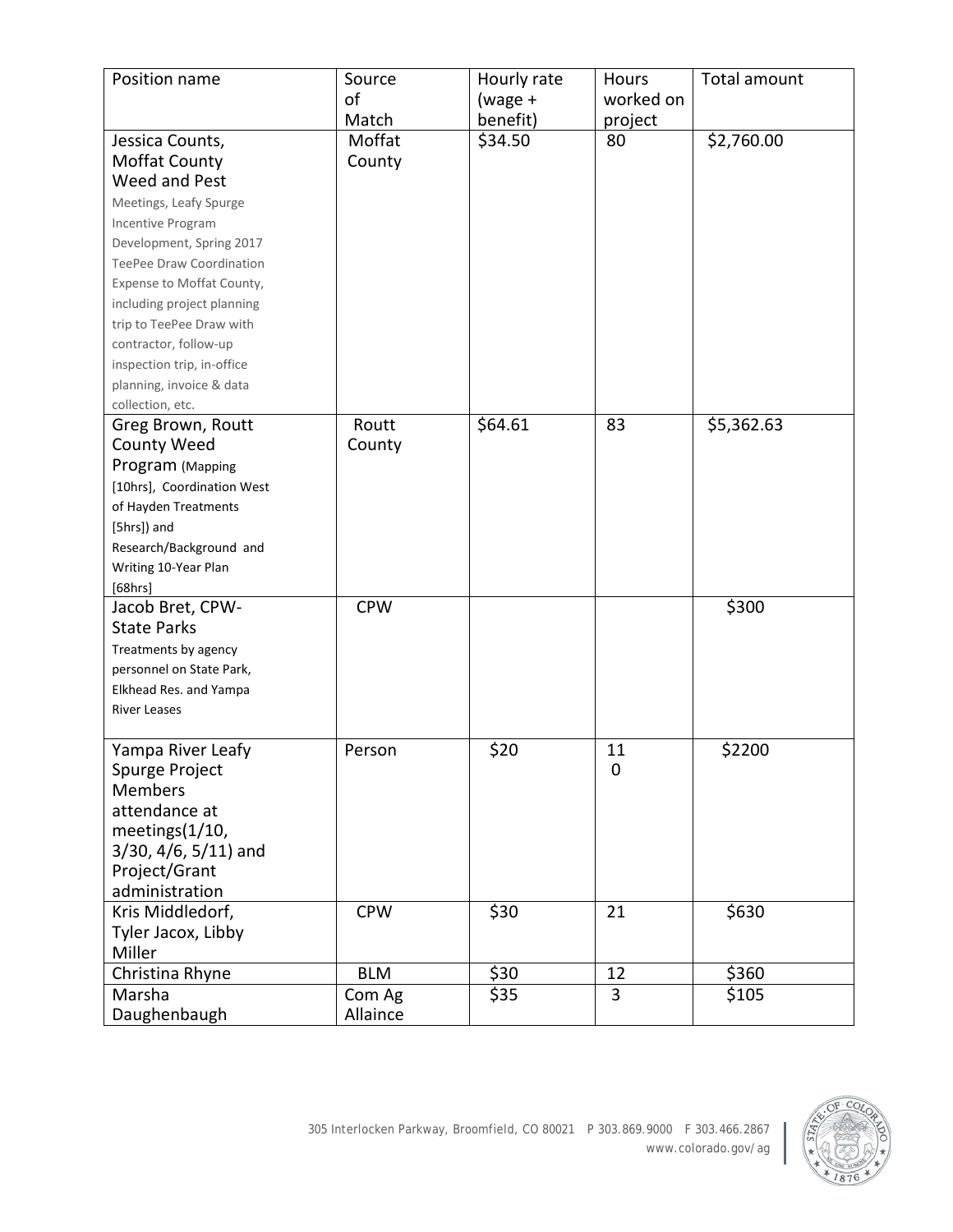| OF PERSONNEL<br><b>MATCH</b><br>3UM. |  | , ,<br>د . |
|--------------------------------------|--|------------|
|                                      |  |            |

For the EQUIPMENT/MATERIAL table, please list each unit or piece of equipment that was contributed to the project as a MATCH and its cost, as shown on your receipt/s. For items less than \$100, please list under OTHER. The table can be expanded by selecting RETURN at the far right end of any row.

| Equipment/material name                          | Cost     |
|--------------------------------------------------|----------|
| 330 Copies for Meetings (Ben Beall)              | \$47.32  |
| <b>CPW Contract Spraying (Osborn Industries)</b> | \$470.00 |
|                                                  |          |
| Other                                            |          |
| SUM OF EQUIPMENT/MATERIAL MATCH                  | \$517.32 |

For the EDUCATION/OUTREACH table, please list each unit or piece of education and outreach materials and the cost of the MATCHING contribution, as shown on your receipt/s. For similar items, the cost per box or bundle is sufficient (e.g., 2 boxes of weed books at 50x per box). The table can be expanded by selecting RETURN at the far right end of any row.

| Education/Outreach material name                 | Cost  |
|--------------------------------------------------|-------|
| YRLSP Website admin 21 hours (Anne Sullivan, Ben | \$420 |
| Beall)                                           |       |
|                                                  |       |
|                                                  |       |
| SUM OF EDUCATION/OUTREACH MATCH                  | S420  |

For the OTHER MATCH table, please list all other items that you are submitting for reimbursement, i.e. contractors, mileage. Please note the number of units and cost, as shown on your receipt/s. The table can be expanded by selecting RETURN at the far right end of any row.

| Other match name                                                        | Cost  |
|-------------------------------------------------------------------------|-------|
| YRLSP members mileage to meetings and events                            | \$390 |
| Little Yampa Canyon Survey Trips (Ben Beall (1) and<br>John Husband (1) | \$65  |
|                                                                         |       |
| <b>SUM OF OTHER MATCH</b>                                               | \$455 |